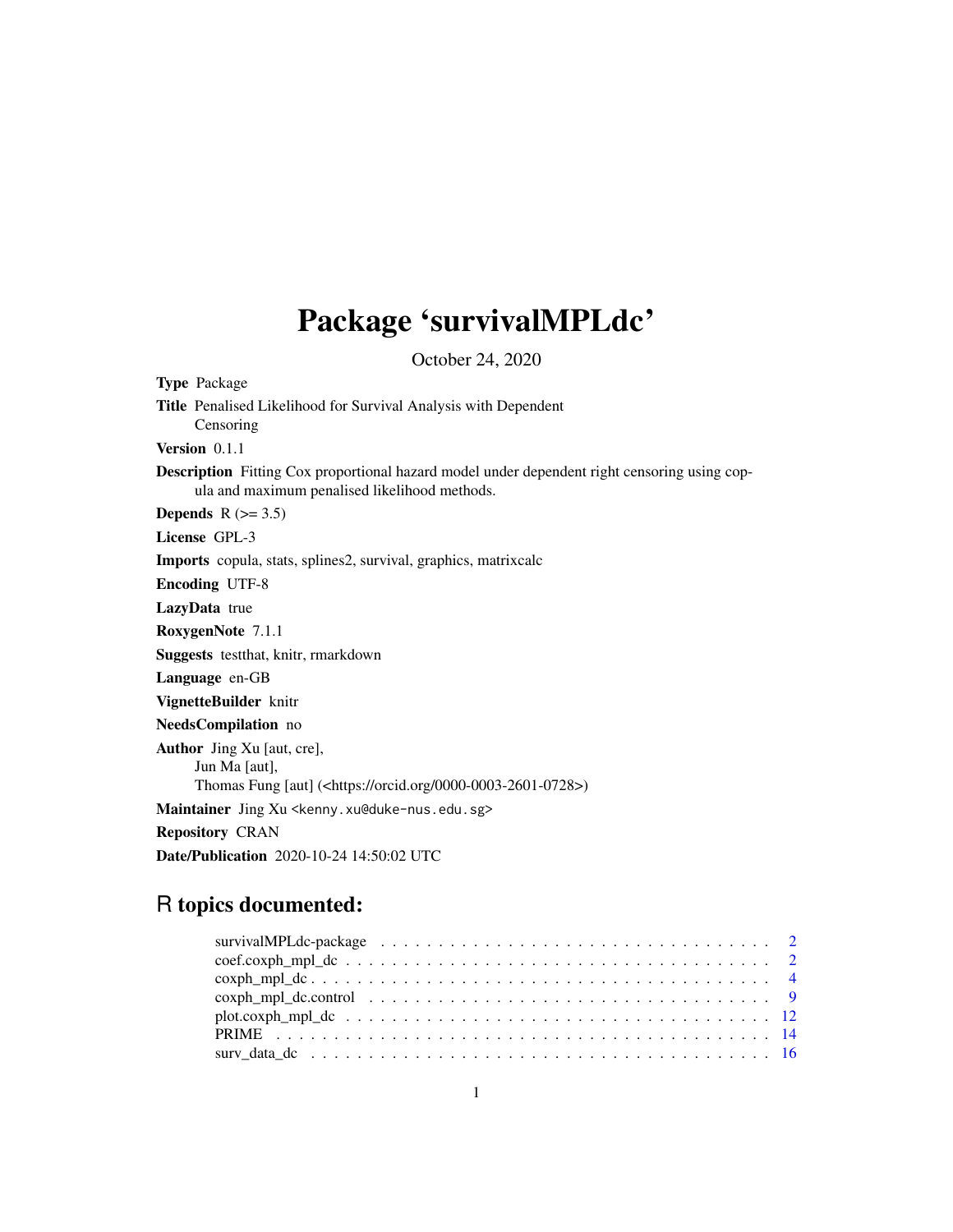#### <span id="page-1-0"></span>**Index** 2008 **[19](#page-18-0)99**

survivalMPLdc-package *Penalised Likelihood for Survival Analysis with Dependent Censoring*

## **Description**

Penalised Likelihood for Survival Analysis with Dependent Censoring

#### References

Ma, J. (2010). *"Positively constrained multiplicative iterative algorithm for maximum penalised likelihood tomographic reconstruction"*. IEEE Transactions On Signal Processing 57, 181-192.

Brodaty H, Woodward M, Boundy K, Ames D, Balshaw R. (2011). *"Patients in Australian memory clinics: baseline characteristics and predictors of decline at six months"*. Int Psychogeriatr 23, 1086-1096.

Ma, J. and Heritier, S. and Lo, S. (2014). *"On the Maximum Penalised Likelihood Approach for Proportional Hazard Models with Right Censored Survival Data"*. Computational Statistics and Data Analysis 74, 142-156.

Brodaty H, Connors M, Xu J, Woodward M, Ames D. (2014). *"Predictors of institutionalization in dementia: a three year longitudinal study"*. Journal of Alzheimers Disease 40, 221-226.

Xu J, Ma J, Connors MH, Brodaty H. (2018). *"Proportional hazard model estimation under dependent censoring using copulas and penalized likelihood"*. Statistics in Medicine 37, 2238–2251.

<span id="page-1-1"></span>coef.coxph\_mpl\_dc *Extract regression coefficients of a coxph\_mpl\_dc Object*

#### **Description**

Extract the matrix of regression coefficients with their corresponding standard errors, z-statistics and p-values of the model part of interest of a coxph\_mpl\_dc object

#### Usage

```
## S3 method for class 'coxph_mpl_dc'
coef(object, parameter, ...)
```
# **Arguments**

| object    | an object inheriting from class coxph_mpl_dc                                                                                                                   |
|-----------|----------------------------------------------------------------------------------------------------------------------------------------------------------------|
| parameter | the set of parameters of interest. Indicate parameters="beta" for the regression<br>parameter of beta and parameters="phi" for the regression parameter of phi |
| $\ddotsc$ | other arguments                                                                                                                                                |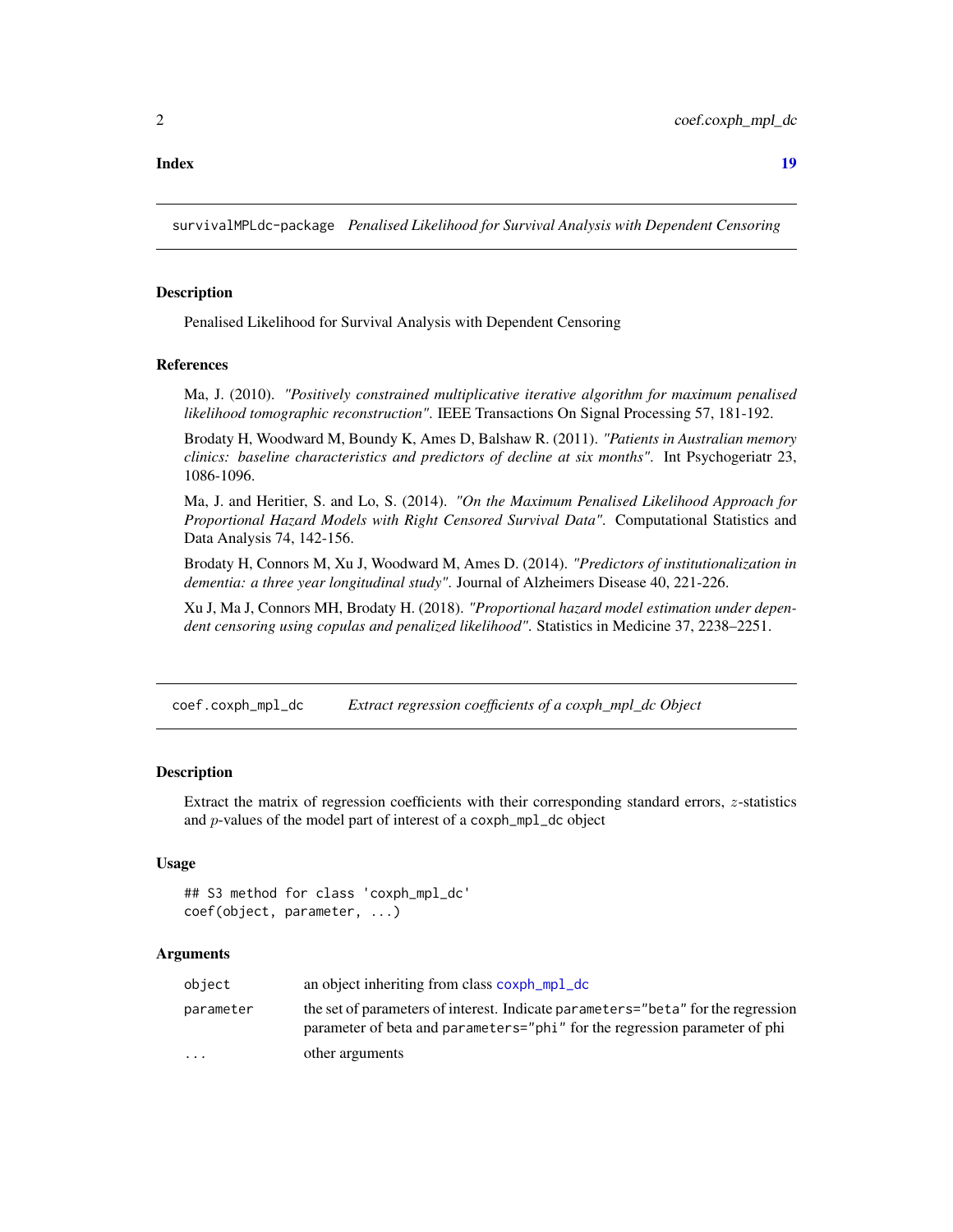# <span id="page-2-0"></span>Details

When the input is of class coxph\_mpl\_dc and parameters=="beta", the matrix of beta estimates with corresponding standar errors,  $z$ -statistics and  $p$ -values are reported. When the input is of class coxph\_mpl\_dc and parameters=="phi", the matrix of phi estimates with corresponding standar errors, z-statistics and p-values are reported.

#### Value

est a matrix of coefficients with standard errors, z-statistics and corresponding pvalues

# Author(s)

Jing Xu, Jun Ma, Thomas Fung

# References

Brodaty H, Connors M, Xu J, Woodward M, Ames D. (2014). *"Predictors of institutionalization in dementia: a three year longitudinal study"*. Journal of Alzheimers Disease 40, 221-226.

Xu J, Ma J, Connors MH, Brodaty H. (2018). *"Proportional hazard model estimation under dependent censoring using copulas and penalized likelihood"*. Statistics in Medicine 37, 2238–2251.

# See Also

[plot.coxph\\_mpl\\_dc](#page-11-1), [coxph\\_mpl\\_dc.control](#page-8-1), [coxph\\_mpl\\_dc](#page-3-1)

# Examples

```
##-- Copula types
copula3 <- 'frank'
##-- A real example
##-- One dataset from Prospective Research in Memory Clinics (PRIME) study
##-- Refer to article Brodaty et al (2014),
## the predictors of institutionalization of dementia patients over 3-year study period
data(PRIME)
surv<-as.matrix(PRIME[,1:3]) #time, event and dependent censoring indicators
cova<-as.matrix(PRIME[, -c(1:3)]) #covariates
colMeans(surv[,2:3]) #the proportions of event and dependent censoring
n<-dim(PRIME)[1];print(n)
p<-dim(PRIME)[2]-3;print(p)
names(PRIME)
```

```
##--MPL estimate Cox proportional hazard model for institutionalization under independent censoring
control <- coxph_mpl_dc.control(ordSp = 4,
```
binCount =  $200$ , tie = 'Yes',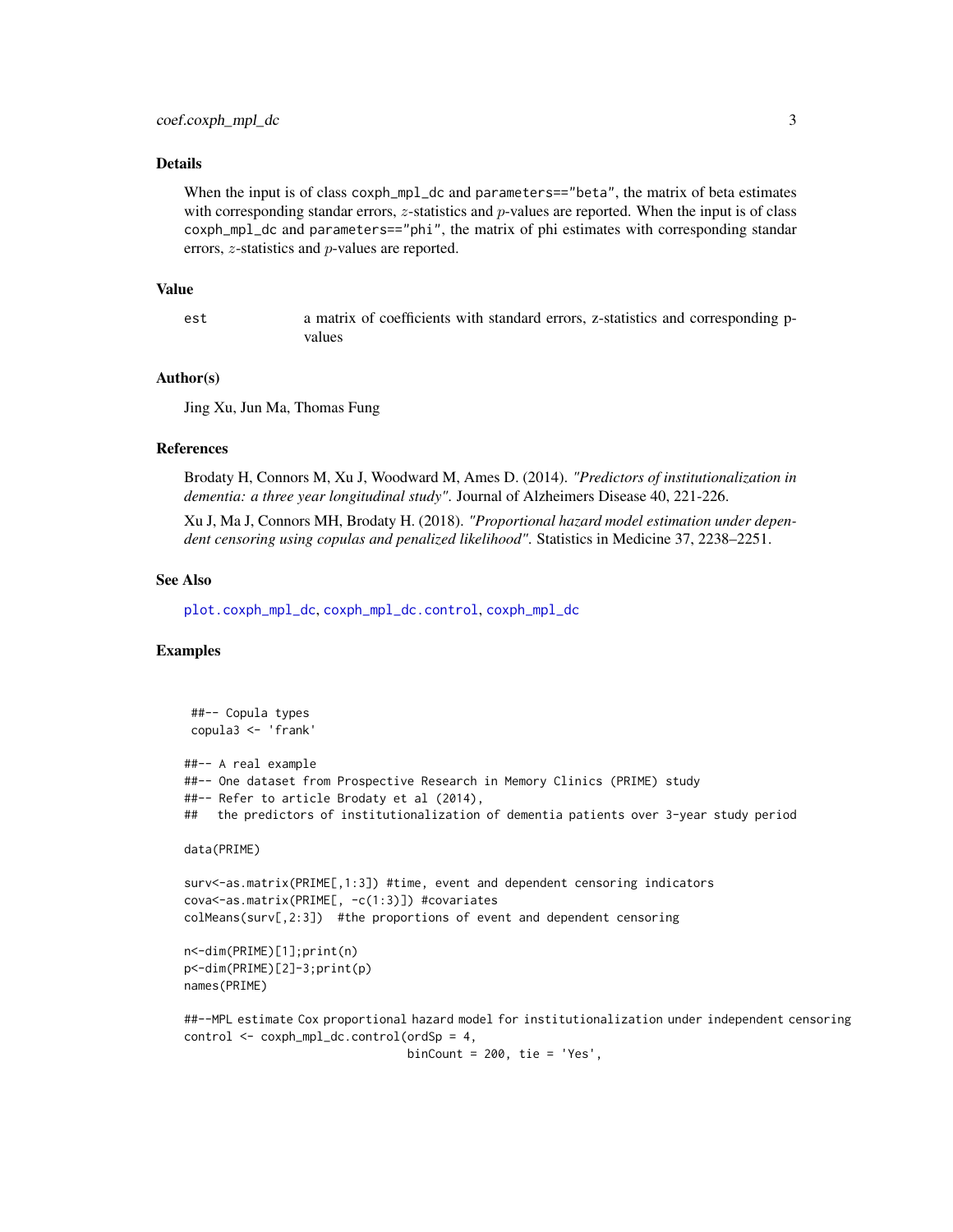```
tau = 0.5, copula = copula3,
                                pent = 'penalty_mspl', smpart = 'REML',
                                penc = 'penalty_mspl', smparc = 'REML',
                                cat.smpar = 'No' )coxMPLests_tau <- coxph_mpl_dc(surv=surv, cova=cova, control=control, )
MPL_beta<-coef(object = coxMPLests_tau, parameter = "beta",)
MPL_phi<-coef(object = coxMPLests_tau, parameter = "phi",)
```
<span id="page-3-1"></span>coxph\_mpl\_dc *Fit Cox Proportional Hazard Regression Model under dependent right censoring via MPL and Archimedean Copulas*

# Description

Simultaneously estimate the regression coefficients and the baseline hazard function of proportional hazard Cox models under dependent right censoring using maximum penalised likelihood (MPL) and Archimedean Copulas

#### Usage

coxph\_mpl\_dc(surv, cova, control,...)

# Arguments

| surv       | the outcome of survival data, with the first column X (observed time), second<br>column del (event indicator) and third column eta (dependent right censoring<br>indicator).                                        |
|------------|---------------------------------------------------------------------------------------------------------------------------------------------------------------------------------------------------------------------|
| cova       | the covariate matrix, with dimension of n rows and p columns, where 'n' is the<br>sample size and 'p' is the number of covariates Default is $cova = matrix(0, n, 1)$ ,<br>which the covariates are not considered. |
| control    | object of class coxph_mpl_dc.control specifying control options like basis<br>choice, refer to coxph_mpl_dc.control to see the defaults.                                                                            |
| $\ddots$ . | other arguments. In coxph_mpl_dc, these elements, will be passed to coxph_mpl_dc.control.                                                                                                                           |

# Details

coxph\_mpl\_dc allows to simultaneously estimate the regression coefficients and baseline hazard function of Cox proportional hazard models, with dependent and independent right censored data, by maximizing a penalized likelihood, in which a penalty function is used to smooth the baseline hazard estimates. Note that the dependence between event and censoring times is modelled by an Archimedean copula.

Optimization is achieved using an iterative algorithm, which combines Newton's method and the multiplicative iterative algorithm proposed by Ma (2010), and respects the non-negativity constraints on the baseline hazard estimate (refer to Ma et al (2014) and Xu et al (2018)).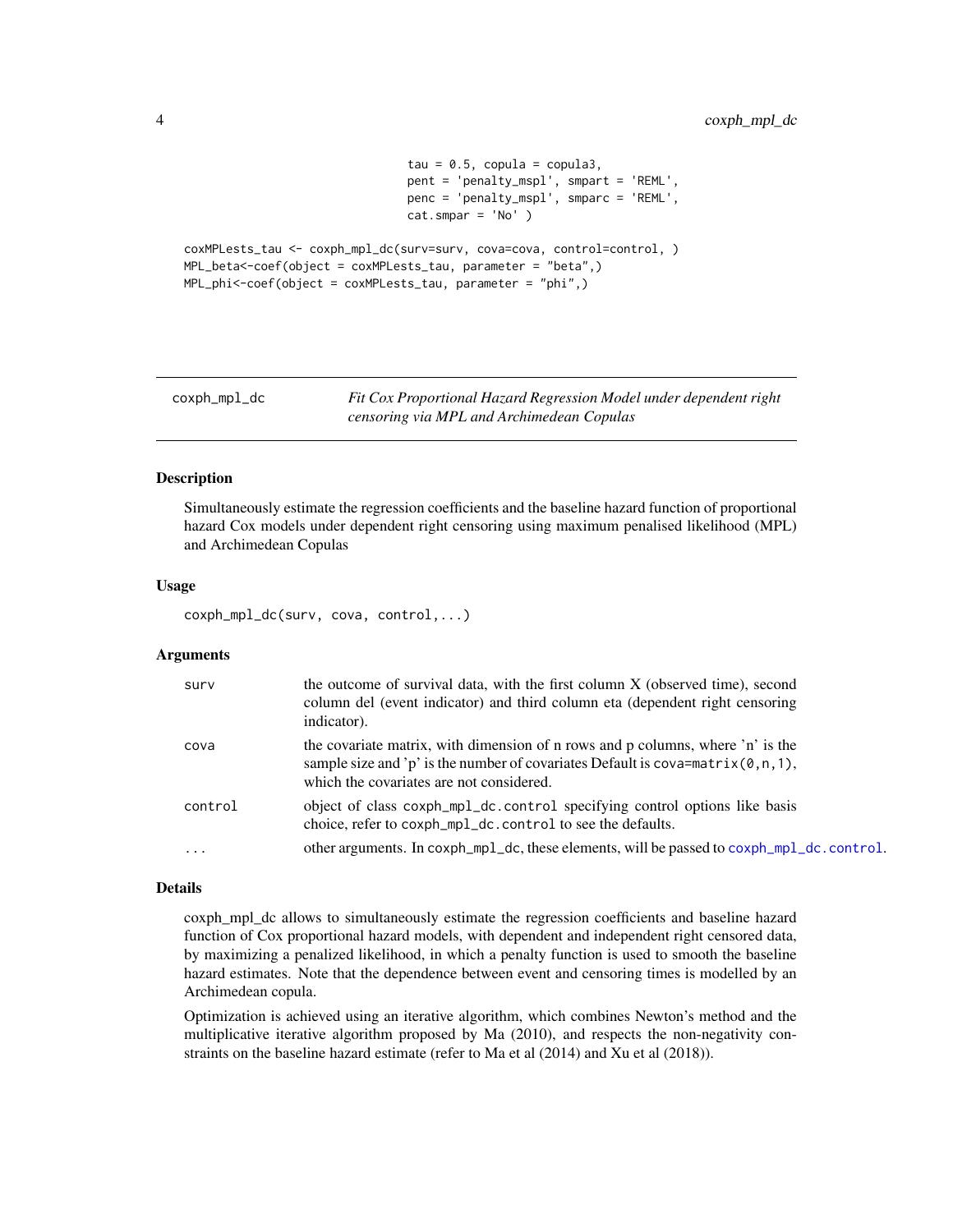The centered covariate matrix  $Z$  is used in the optimization process to get a better shaped (penalized) log-likelihood. Baseline hazard parameter estimates and covariance matrix are then respectively corrected using a correction factor and the delta method.

The estimates of zero are possible for baseline hazard parameters (e.g., when number of knots is relatively large to sample size) and will correspond to active constraints as defined by Moore and Sadler (2008). Inference, as described by Ma et al (2014) or Xu et al (2018), is then corrected accordingly (refer to Moore and Sadler (2008)) by adequately cutting the corresponding covariance matrix.

There are currently three ways to perform inference on model parameters: Let  $H$  denote the negative of Hessian matrix of the non-penalized likelihood,  $Q$  denote the product of the first order derivative of the penalized likelihood by its transpose, and  $M_2$  denote the negative of the second order derivative of the penalized likelihood. Then the three estimated covariance matrices for the MPL estimates are  $M_2^{-1}$ ,  $M_2^{-1}HM_2^{-1}$  and  $M_2^{-1}QM_2^{-1}$ .

Simulation studies the coverage levels of confidence intervals for the regression parameters seem to indicate  $M_2^{-1}HM_2^{-1}$  performs better when using the piecewise constant basis, and that  $M_2^{-1}QM_2^{-1}$ performs better when using other bases.

# Value

| mpl_theta  | MPL estimates of the regression coefficient for the basis functions of the base-<br>line hazard of T, i.e. theta                                                                                                                                                                                                                                                            |
|------------|-----------------------------------------------------------------------------------------------------------------------------------------------------------------------------------------------------------------------------------------------------------------------------------------------------------------------------------------------------------------------------|
| mpl_gamma  | MPL estimates of the regression coefficient for the basis functions of the base-<br>line hazard of C, i.e. gamma                                                                                                                                                                                                                                                            |
| mpl_h0t    | MPL estimates of the baseline hazard for T, i.e. $h_0(T(x_i))$                                                                                                                                                                                                                                                                                                              |
| mpl_h0c    | MPL estimates of the baseline hazard for C, i.e. $h_{0}C(x_i)$                                                                                                                                                                                                                                                                                                              |
| mpl_H0t    | MPL estimates of the baseline cumulative hazard for T, i.e. $H_0T(x_i)$                                                                                                                                                                                                                                                                                                     |
| mpl_H0c    | MPL estimates of the baseline cumulative hazard for C, i.e. $H_0c(x_i)$                                                                                                                                                                                                                                                                                                     |
| $mp1\_S@t$ | MPL estimates of the baseline survival for T, i.e. $S_0T(x_i)$                                                                                                                                                                                                                                                                                                              |
| $mp1\_S0c$ | MPL estimates of the baseline survival for C, i.e. $S_0C(x_i)$                                                                                                                                                                                                                                                                                                              |
| mpl_beta   | MPL estimates of beta                                                                                                                                                                                                                                                                                                                                                       |
| mpl_phi    | MPL estimates of phi                                                                                                                                                                                                                                                                                                                                                        |
| penloglik  | the penalized log-likelihood function given the MPL estimates                                                                                                                                                                                                                                                                                                               |
| mpl_Ubeta  | the first derivative of penalized log-likelihood function with respect to beta given<br>the MPL estimates                                                                                                                                                                                                                                                                   |
| mpl_Uphi   | the first derivative of penalized log-likelihood unction with respect to phi given<br>the MPL estimates                                                                                                                                                                                                                                                                     |
| mpl_Utheta | the first derivative of penalized log-likelihood function with respect to theta<br>given the MPL estimates                                                                                                                                                                                                                                                                  |
| mpl_Ugamma | the first derivative of penalized log-likelihood function with respect to gamma<br>given the MPL estimates                                                                                                                                                                                                                                                                  |
| iteration  | a vector of length 3 indicating the number of iterations used to estimate the<br>smoothing parameter (first value, equal to 1 when the user specified a chosen<br>value), the beta, phi, theta and gamma parameters during the entire process (sec-<br>ond value), and beta, phi, theta and gamma parameters during the last smoothing<br>parameter iteration (third value) |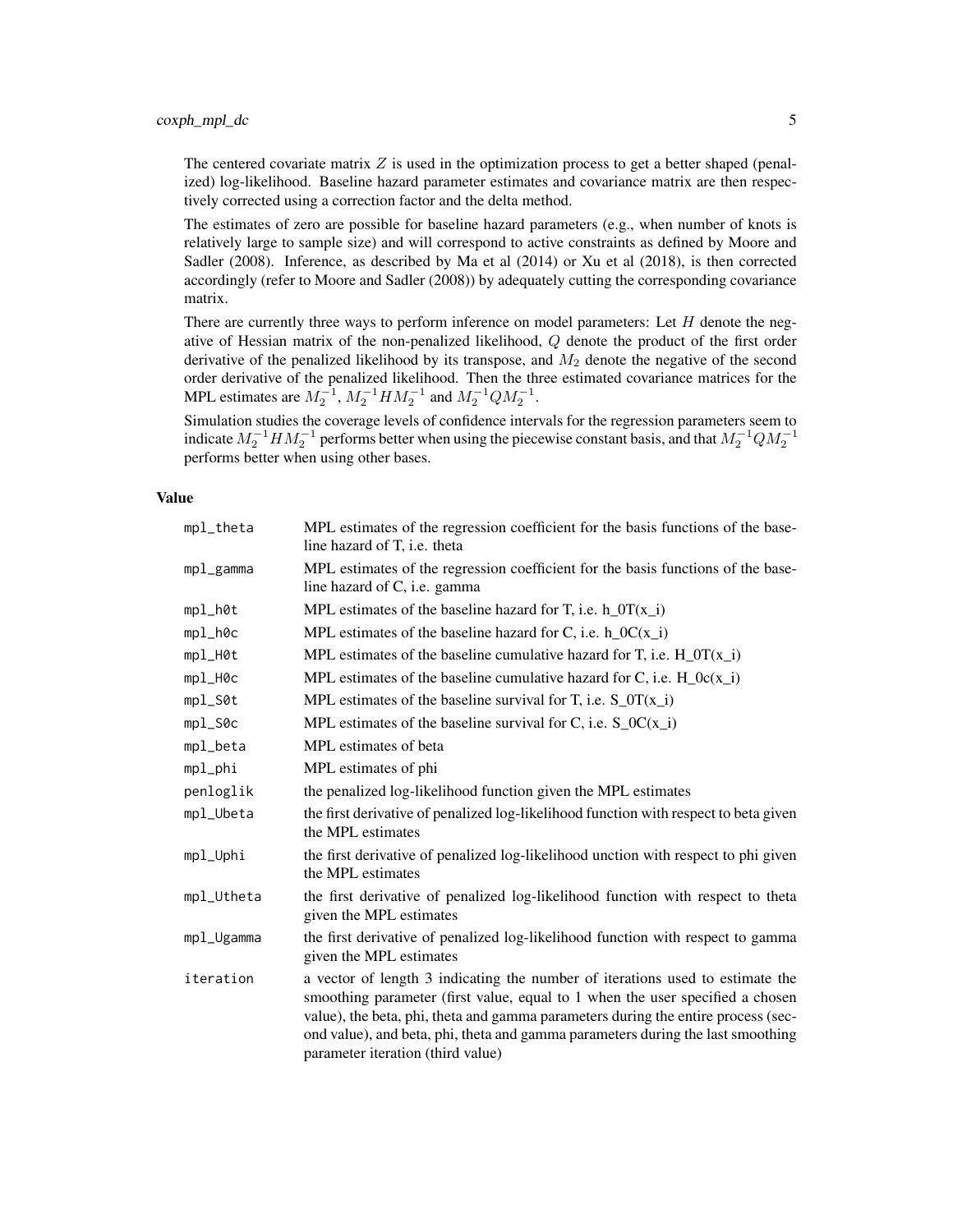| $mp1$ _cvl      | the cross validation value given the MPL estimates                                                                               |
|-----------------|----------------------------------------------------------------------------------------------------------------------------------|
| mpl_aic         | the AIC value given the MPL estimates                                                                                            |
| mpl_beta_sd     | the asymptotic standard deviation of the MPL estimated beta                                                                      |
| mpl_phi_sd      | the asymptotic standard deviation of the MPL estimated phi                                                                       |
| mpl_h0t_sd      | the asymptotic standard deviation of the MPL estimates for the baseline hazard<br>coefficient of T, i.e. theta                   |
| mpl_h0c_sd      | the asymptotic standard deviation of the MPL estimates for the baseline hazard<br>coefficient of C, i.e. gamma                   |
| mpl_ht0_sd      | the asymptotic standard deviation of the MPL estimates for the baseline hazard<br>of T                                           |
| mpl_hc0_sd      | the asymptotic standard deviation of the MPL estimates for the baseline hazard<br>of C                                           |
| mpl_Ht0_sd      | the asymptotic standard deviation of the MPL estimates for the cumulative base-<br>line hazard of T                              |
| mpl_Hc0_sd      | the asymptotic standard deviation of the MPL estimates for the cumulative base-<br>line hazard of C                              |
| mpl_St0_sd      | the asymptotic standard deviation of the MPL estimates for the baseline survival<br>of T                                         |
| mpl_Sc0_sd      | the asymptotic standard deviation of the MPL estimates for the baseline survival<br>$\alpha$ f C                                 |
| mpl_est_cov     | the asymptotic covariance matrix of the MPL estimates                                                                            |
| mpl_beta_phi_zp |                                                                                                                                  |
|                 | the MPL estimates for regression coefficient with their corresponding standard<br>deviations, z scores and p-values              |
| binwv           | the width of each discretized bin of the observed times when piecewise constant<br>approximation applied to the baseline hazards |
| ΙD              | the bin ID for each individual of the sample when piecewise constant approxi-<br>mation applied to the baseline hazards          |
| binedg          | the edge for each discretized bin among the observed time vector X, which are<br>the internal knots and boundaries               |
| psix            | basis function matrix $psi(x_i)$ with dimension of n by m for baseline hazard,<br>where m=number of internal knots+ordSp         |
| Psix            | basis function matrix $\text{Psi}(x_i)$ with dimension of n by m for baseline cumulative<br>hazard                               |

Inputs defined in coxph\_mpl\_dc.control

# Author(s)

Jing Xu, Jun Ma, Thomas Fung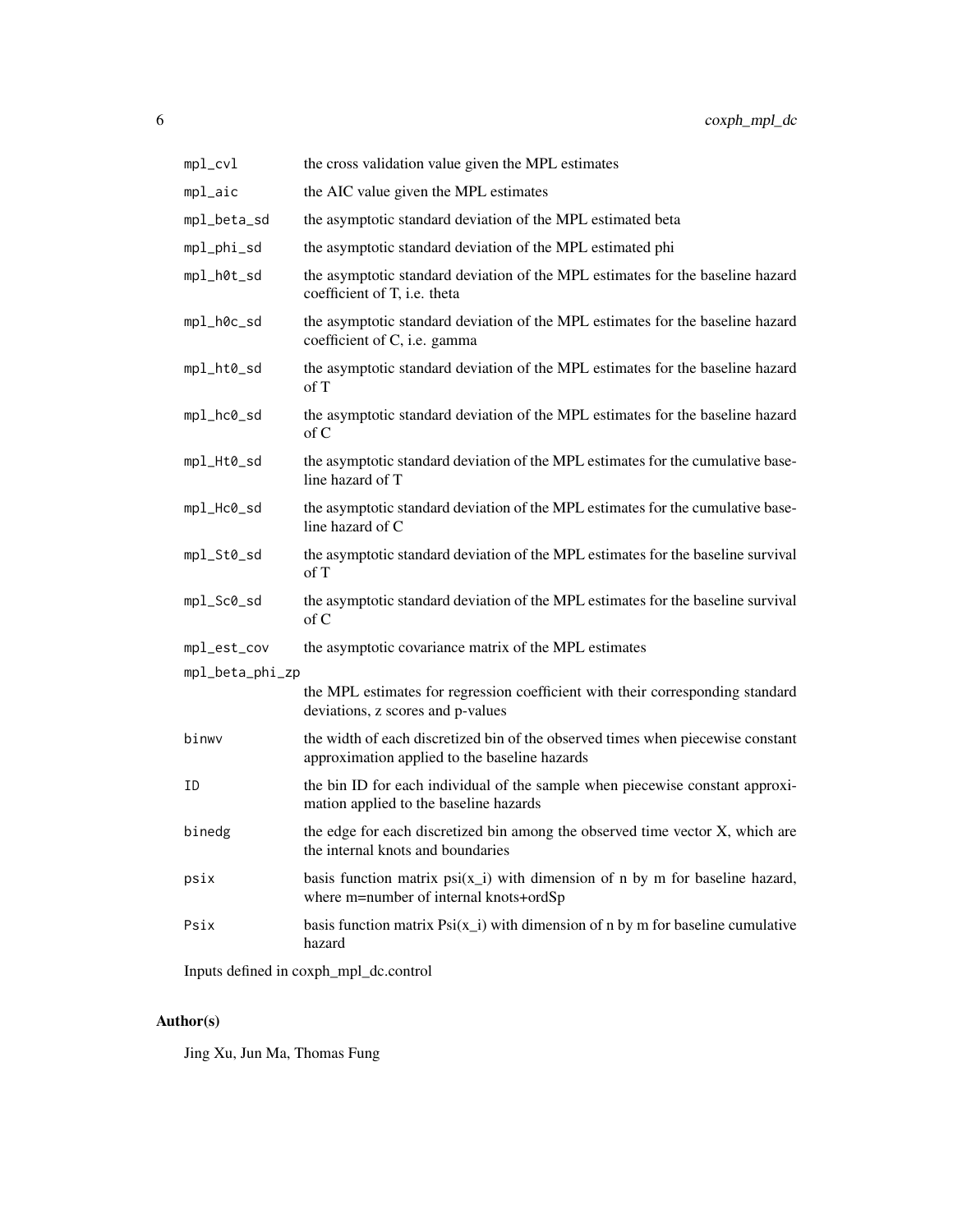# <span id="page-6-0"></span>coxph\_mpl\_dc 7

#### References

Ma, J. (2010). *"Positively constrained multiplicative iterative algorithm for maximum penalised likelihood tomographic reconstruction"*. IEEE Transactions On Signal Processing 57, 181-192.

Ma, J. and Heritier, S. and Lo, S. (2014). *"On the Maximum Penalised Likelihood Approach forProportional Hazard Models with Right Censored Survival Data"*. Computational Statistics and Data Analysis 74, 142-156.

Xu J, Ma J, Connors MH, Brodaty H. (2018). *"Proportional hazard model estimation under dependent censoring using copulas and penalized likelihood"*. Statistics in Medicine 37, 2238–2251.

# See Also

[plot.coxph\\_mpl\\_dc](#page-11-1), [coxph\\_mpl\\_dc.control](#page-8-1), [coef.coxph\\_mpl\\_dc](#page-1-1)

```
##-- Copula types
copula3 <- 'frank'
##-- Marginal distribution for T, C, and A
a < -2lambda <-2cons7 < -0.2cons9 <- 10
tau < -0.8betas <-c(-0.5, 0.1)phis \leq -c(0.3, 0.2)distr.ev <- 'weibull'
distr.ce <- 'exponential'
##-- Sample size
n <- 200
##-- One sample Monte Carlo dataset
cova <- cbind(rbinom(n, 1, 0.5), runif(n, min=-10, max=10))
surv <- surv_data_dc(n, a, cova, lambda, betas, phis, cons7, cons9, tau, copula3,
                    distr.ev, distr.ce)
n \leq -nrow(cova)p <- ncol(cova)
##-- event and dependent censoring proportions
colSums(surv)[c(2,3)]/n
X \le -\text{surv}[, 1] # Observed time
del<-surv[,2] # failure status
eta<-surv[,3] # dependent censoring status
##-- control inputs for the coxph_mpl_dc function
control <- coxph_mpl_dc.control(ordSp = 4,
                            binCount = 100,
                            tau = 0.8, copula = copula3,
                            pent = 'penalty_mspl', smpart = 'REML',
                            penc = 'penalty_mspl', smparc = 'REML',
```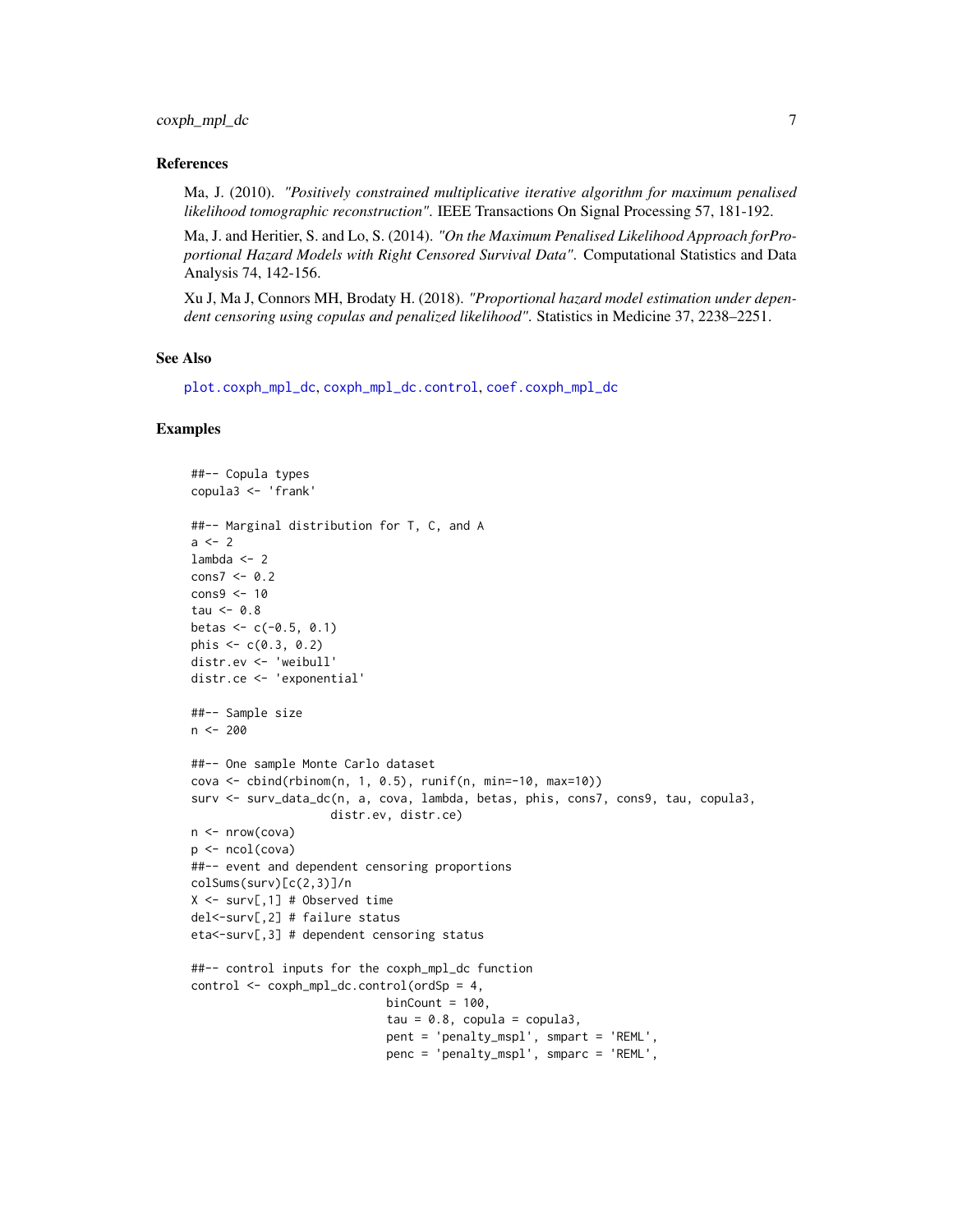```
cat.smpar = 'No' )
##-- Fitting cox ph hazard model for T using MPL and an correct copula
#with REML smoothing parameters
coxMPLests5 <- coxph_mpl_dc(surv, cova, control, )
mpl_beta_phi_zp5 <- coxMPLests5$mpl_beta_phi_zp
mpl_h0t5 <- coxMPLests5$mpl_h0t
mpl_h0Ti5 < approx( X, mpl_h0t5, xout = seq(0, 5.4, 0.01),
                   method="constant", rule = 2, ties = mean)$y
##-- Real marginal baseline hazard for T
ht0b <- a * (seq(0, 5.4, 0.01) ^ (a - 1)) / (lambda ^ a)
##-- Fitting cox ph hazard model for T using MPL and an correct copula
#with zero smoothing parameters
coxMPLests3 <- coxph_mpl_dc(surv, cova,
                         ordSp=4, binCount=100,
                         tau=0.8, copula=copula3,
                         pent='penalty_mspl', smpart=0, penc='penalty_mspl', smparc=0,
                         cat.smpar = 'No')
mpl_beta_phi_zp3 <- coxMPLests3$mpl_beta_phi_zp
mpl_h0t3 <- coxMPLests3$mpl_h0t
mpl_h0Ti3 \leq approx( X, mpl_h0t3, xout = seq(0, 5.4, 0.01),method="constant", rule = 2, ties = mean)$y
##-- Plot the true and estimated baseline hazards for T
t_{up} < -3.5y_uplim <- 2
Ti<-seq(0, 5.4, 0.01)[seq(0, 5.4, 0.01)<=t_up]
h0Ti<-ht0b[seq(0, 5.4, 0.01)<=t_up]
h0Ti5<-mpl_h0Ti5[seq(0, 5.4, 0.01)<=t_up]
h0Ti3<-mpl_h0Ti3[seq(0, 5.4, 0.01)<=t_up]
plot(x = Ti, y = h0Ti5,
     type="l", col="grey", lty=4, lwd=3, cex.axis=1.6, cex.lab=1.6, ylim=c(0, y_uplim),
     xlab='Time', ylab='Hazard')
lines(x = Ti, y = h0Ti,col="green",
     lty=1, lwd=3, cex.axis=1.6, cex.lab=1.6, ylim=c(0, y_uplim)
     \lambdalines(x = Ti, y = h0Ti3,col="blue",
     lty=4, lwd=3, cex.axis=1.6, cex.lab=1.6, ylim=c(0, y_uplim)
     \sum
```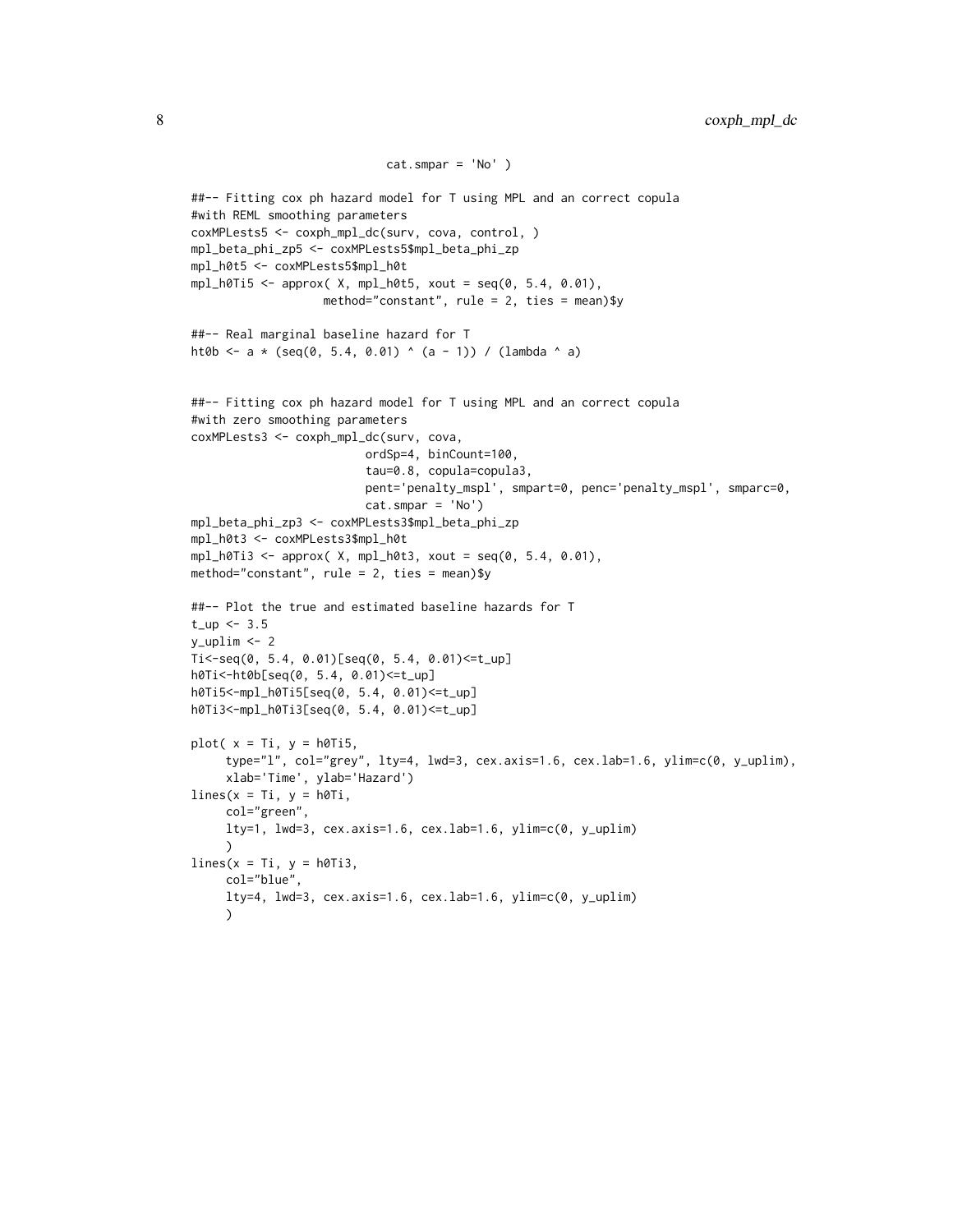<span id="page-8-1"></span><span id="page-8-0"></span>coxph\_mpl\_dc.control *Ancillary arguments for controlling the outputs of coxph\_mpl\_dc*

# Description

This is used to set various numeric parameters controlling a Cox model fit using coxph\_mpl\_dc. Typically it would only be used in a call to coxph\_mpl\_dc.

# Usage

```
coxph_mpl_dc.control(ordSp,
                        binCount, tie,
                        tau, copula,
                        pent, smpart, penc, smparc,
                        maxit2, maxit,
                        mid, asy, ac, cv,
                        ac.theta, ac.gamma, ac.Utheta, ac.Ugamma,
                        min.theta, min.gamma,
                        min.ht, min.hc, min.St, min.Sc, min.C, min.dC,
                        eps, tol.thga, tol.bph, cat.smpar, tol.smpar
                        \mathcal{L}
```
# Arguments

| ordSp    | the order of spline for the basis function for baseline hazard for both T and C, can<br>be 'piecewise constant' if ordSp=1, cubic 'm-spline' if ordSp=4, etc. Default is<br>$ordSp=1.$                                             |
|----------|------------------------------------------------------------------------------------------------------------------------------------------------------------------------------------------------------------------------------------|
| binCount | the number of subjects in each discretized bin, can be selected either by trial and<br>error or AIC method Default is binCount=1.                                                                                                  |
| tie      | tie='No' if tied observations are not existed, otherwise tied observations existed.<br>Default is tie='No'.                                                                                                                        |
| tau      | the kendall's correlation coefficient between T and C. Default is tau=0.                                                                                                                                                           |
| copula   | Archimedean copula type, i.e. 'independent', 'clayton', 'gumbel' and 'frank'.<br>Default is copula='independent'.                                                                                                                  |
| pent     | penalty function type for T, i.e. mat1 (first order difference) or mat2 (second<br>order difference) for piecewise constant basis, penalty_mspl for m-spline basis<br>Default is pent= $\text{mat1}'.$                             |
| smpart   | value of smoothing parameter for T, can be selected by either trial and error or<br>cross validation method. Note that smpart can be also estimated by restricted<br>maximum likelihood (i.e. smpart='REML'). Default is smpart=0. |
| penc     | penalty function type for C, i.e. mat1 (first order difference) or mat2 (second<br>order difference) for piecewise constant basis, penalty_mspl for m-spline basis<br>Default is pent='mat1'.                                      |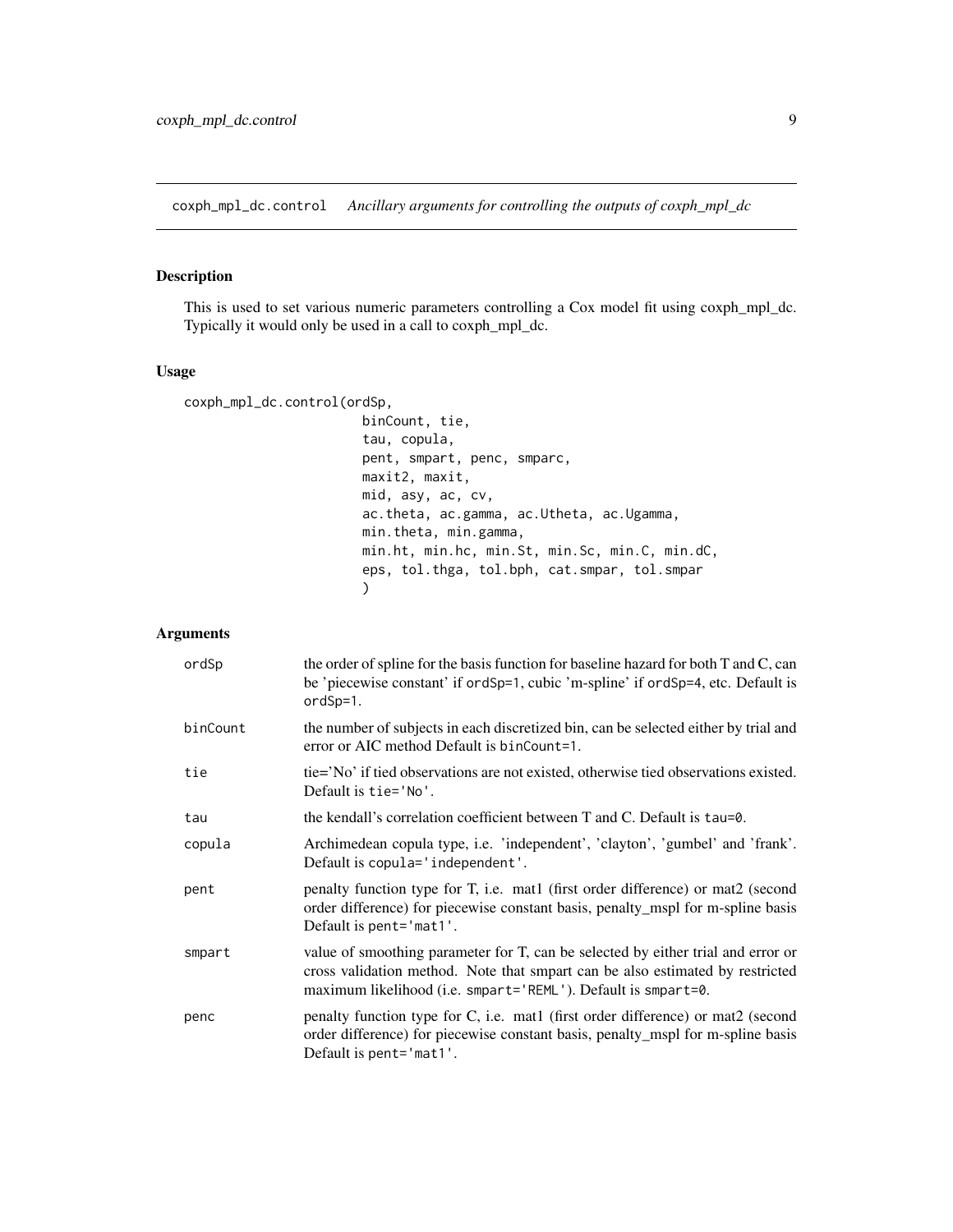| smparc    | value of smoothing parameter for C, can be selected by either trial and error or<br>cross validation method. Note that smparc can be also estimated by restricted<br>maximum likelihood (i.e. smparc='REML'). Default is smparc=0.                                                                                                                                                                                                                                                                                                                                                                                                                                                         |
|-----------|--------------------------------------------------------------------------------------------------------------------------------------------------------------------------------------------------------------------------------------------------------------------------------------------------------------------------------------------------------------------------------------------------------------------------------------------------------------------------------------------------------------------------------------------------------------------------------------------------------------------------------------------------------------------------------------------|
| maxit2    | maximum number of iterations for smpart and smparc. Defualt is maxit2=50.                                                                                                                                                                                                                                                                                                                                                                                                                                                                                                                                                                                                                  |
| maxit     | maximum number of iteration for updating beta, phi, theta and gamma given<br>fixed smpart and smparc. Default is maxit=5000.                                                                                                                                                                                                                                                                                                                                                                                                                                                                                                                                                               |
| mid       | the middle matrix selection for the sandwich formula that used to computed<br>the asymptotic covariance matrix, i.e. mid=1 (negative of the hessian matrix<br>with zeros smoothing parameters, i.e. smpart=smparc=0, or negative of the<br>matrix with second derivatives of the MPL estimates with respect to the log-<br>likelihood), 2 (the matrix created by the vector of first derivative of the penal-<br>ized log-likelihood with respect to the MPL estimates times its transpose) and<br>otherwise (negative of the hessian matrix or negative of the matrix with second<br>derivatives of the MPL estimates with respect to the penalized log-likelihood).<br>Default is mid=1. |
| asy       | asy=1 if asymptotic standard deviation of the MPL estimates are computed and<br>0 if not computed. Default is asy=1.                                                                                                                                                                                                                                                                                                                                                                                                                                                                                                                                                                       |
| ac        | ac=1 if aic value is calculated 0 if not. Default is ac=0.                                                                                                                                                                                                                                                                                                                                                                                                                                                                                                                                                                                                                                 |
| CV        | $cv=0$ if cv value is calculated 0 if not. Default is $cv=0$ .                                                                                                                                                                                                                                                                                                                                                                                                                                                                                                                                                                                                                             |
| ac.theta  | the minimum value of theta for active contraints. Default is ac. theta=1e-5.                                                                                                                                                                                                                                                                                                                                                                                                                                                                                                                                                                                                               |
| ac.gamma  | the minimum value of gamma for active contraints. Default is ac.gamma=1e-5.                                                                                                                                                                                                                                                                                                                                                                                                                                                                                                                                                                                                                |
| ac.Utheta | the minimum value of Utheta (the first derivative of the penalized log-likelihood<br>with respect to theta) for active contraints. Default is ac. Utheta=1e-2.                                                                                                                                                                                                                                                                                                                                                                                                                                                                                                                             |
| ac.Ugamma | the minimum value of Ugamma (the first derivative of the penalized log-likelihood<br>with respect to gamma) for active contraints. Default is ac. Ugamma=1e-2.                                                                                                                                                                                                                                                                                                                                                                                                                                                                                                                             |
| min.theta | a value indicating the minimal baseline hazard parameter value theta updated at<br>each iteration. Baseline hazard parameter theta estimates at each iteration lower<br>than min. theta will be considered as min. theta. Default is $min.$ theta= $1e-7$ .                                                                                                                                                                                                                                                                                                                                                                                                                                |
| min.gamma | a value indicating the minimal baseline hazard parameter value gamma up-<br>dated at each iteration. Baseline hazard parameter gamma estimates at each<br>iteration lower than min.gamma will be considered as min.gamma. Default is<br>min.gamma=1e-7.                                                                                                                                                                                                                                                                                                                                                                                                                                    |
| $min.$ ht | a value indicating the minimal baseline hazard of T updated at each iteration.<br>Baseline hazard estimates of T at each iteration lower than min.ht will be con-<br>sidered as min.ht. Default is min.ht=1e-7.                                                                                                                                                                                                                                                                                                                                                                                                                                                                            |
| min.hc    | a value indicating the minimal baseline hazard of C updated at each iteration.<br>Baseline hazard estimates of C at each iteration lower than min.hc will be con-<br>sidered as min.hc. Default is min.hc=1e-7.                                                                                                                                                                                                                                                                                                                                                                                                                                                                            |
| $min.$ St | a value indicating the minimal baseline survival of T updated at each iteration.<br>Baseline survival estimates of T at each iteration lower than min. St will be con-<br>sidered as min. St. Default is min. St=1e-7.                                                                                                                                                                                                                                                                                                                                                                                                                                                                     |
| $min.$ Sc | a value indicating the minimal baseline survival of C updated at each iteration.<br>Baseline survival estimates of C at each iteration lower than min.Sc will be<br>considered as min.Sc. Default is min.Sc=1e-7.                                                                                                                                                                                                                                                                                                                                                                                                                                                                          |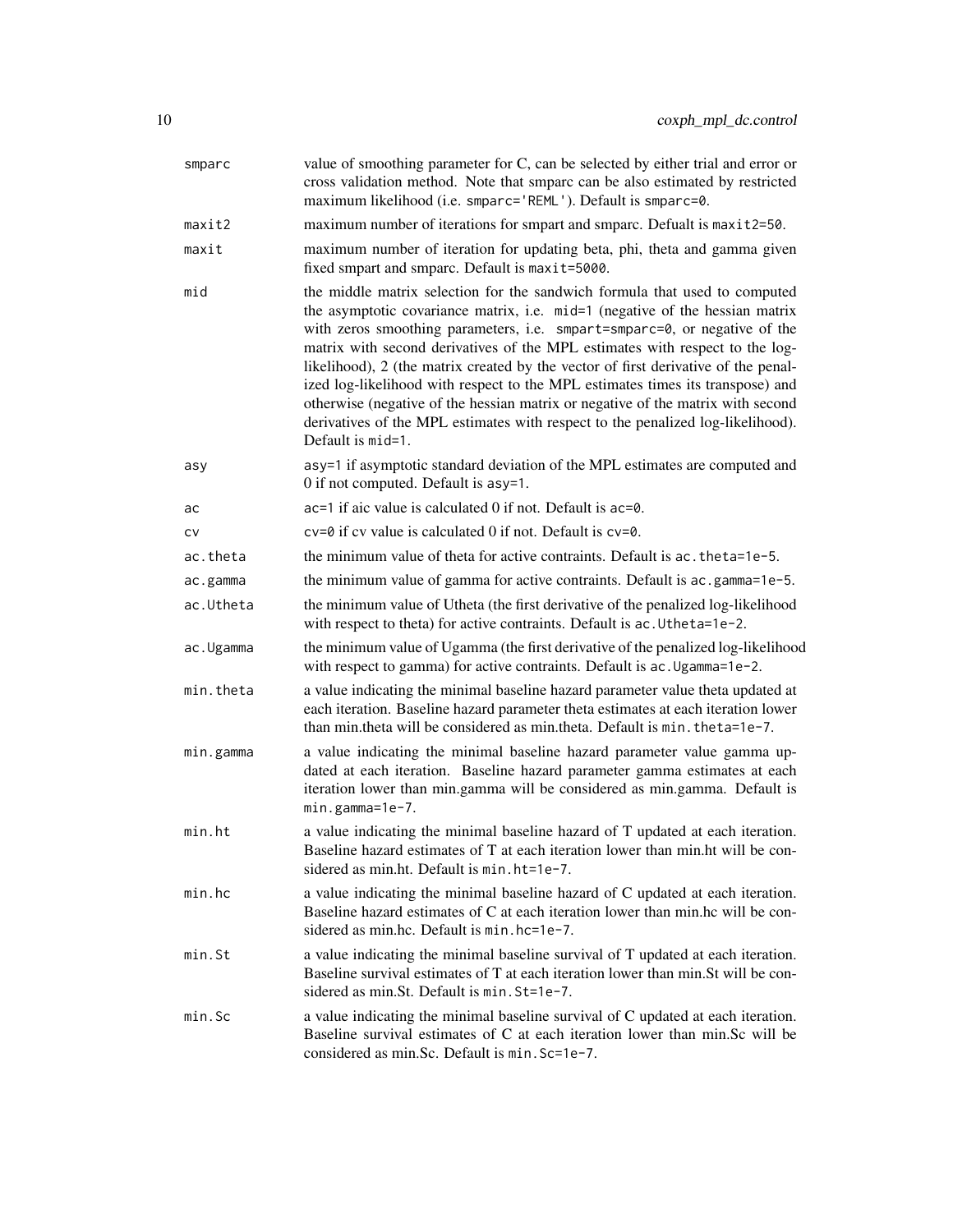<span id="page-10-0"></span>

| min.C     | a value indicating the minimal copula $K(u, v)$ at each iteration, lower than<br>min.C will be considered as min.C. Default is $min.C = 1e-7$ .                                                                                                            |
|-----------|------------------------------------------------------------------------------------------------------------------------------------------------------------------------------------------------------------------------------------------------------------|
| min.dC    | a value indicating the minimal first i.e. $dK(u, v)/du$ and $dK(u, v)/dv$ and<br>second i.e. $d^2K(u, v)/dudv$ derivatives of copula $K(u, v)$ at each iteration,<br>lower than min.dC will be considered as min.dC. Default is $min. dC = 1e-7$ .         |
| eps       | a small positive value added to the diagonal of a square matrix. Default value is<br>$eps=1e-5.$                                                                                                                                                           |
| tol.thga  | the convergence tolerence value for both theta and gamma. Convergence is<br>achieved when the maximum absolute difference between the parameter esti-<br>mates at iteration k and iteration k-1 is smaller than tol.thga. Default is tol. thga=1e-5.       |
| tol.bph   | the convergence tolerence value for both beta and phi. Convergence is achieved<br>when the maximum absolute difference between the parameter estimates at iter-<br>ation k and iteration k-1 is smaller than tol.bph. Default is tol.bph=1e-5.             |
| cat.smpar | cat.smpar='Yes' to display the smoothing parameters estimation process, other-<br>wise not to display. Default is cat. smpar='Yes'.                                                                                                                        |
| tol.smpar | the convergence tolerence value for both smpart and smparc. Convergence is<br>achieved when the maximum absolute difference between the parameter es-<br>timates at iteration k and iteration k-1 is smaller than tol.smpar. Default is<br>tol.smpar=1e-2. |
|           |                                                                                                                                                                                                                                                            |

# Value

A list containing the values of each of the above arguments for most of the inputs of Coxph\_mpl\_dc.

#### Author(s)

Jing Xu, Jun Ma, Thomas Fung

# References

Ma, J. and Heritier, S. and Lo, S. (2014). *"On the Maximum Penalised Likelihood Approach forProportional Hazard Models with Right Censored Survival Data"*. Computational Statistics and Data Analysis 74, 142-156.

Xu J, Ma J, Connors MH, Brodaty H. (2018). *"Proportional hazard model estimation under dependent censoring using copulas and penalized likelihood"*. Statistics in Medicine 37, 2238–2251.

# See Also

[plot.coxph\\_mpl\\_dc](#page-11-1), [coxph\\_mpl\\_dc](#page-3-1), [coef.coxph\\_mpl\\_dc](#page-1-1)

```
control <- coxph_mpl_dc.control(ordSp=4,
                             binCount=40,
                             tau=0.8, copula='frank',
                   pent='penalty_mspl', smpart='REML', penc='penalty_mspl', smparc='REML',
                             cat.smpar='No'
                             )
```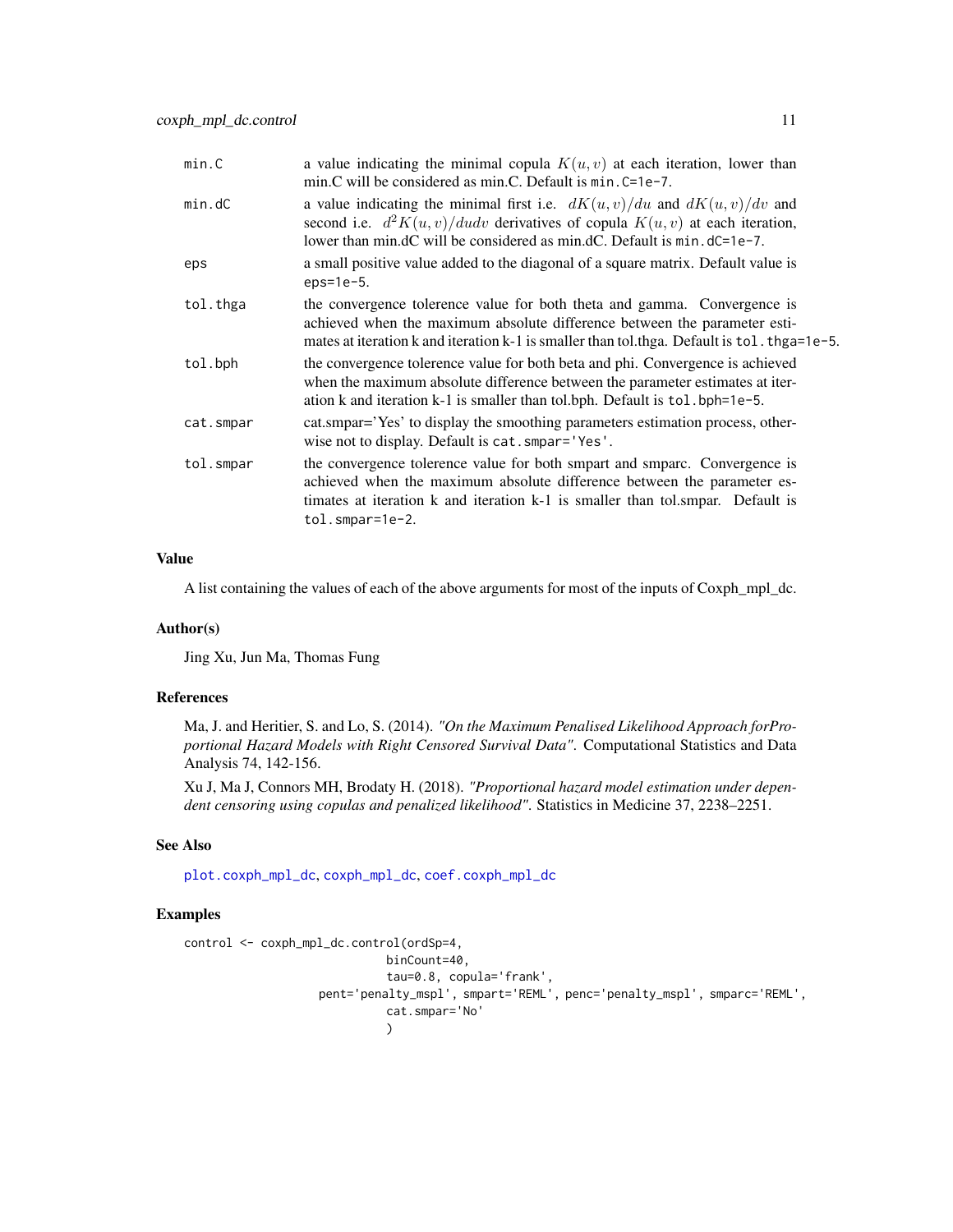<span id="page-11-1"></span><span id="page-11-0"></span>plot.coxph\_mpl\_dc *Plot a baseline hazard estimates from coxph\_mpl\_dc Object*

# Description

Plot the baseline hazard with the confidence interval estimates

# Usage

```
## S3 method for class 'coxph_mpl_dc'
plot(
  x,
  parameter = "theta",
  funtype = "hazard",
  xout,
  se = TRUE,ltys,
  cols,
  ...
\mathcal{L}
```
# Arguments

| $\mathsf{x}$ | an object inheriting from class coxph_mpl_dc                                                                                                                                                |
|--------------|---------------------------------------------------------------------------------------------------------------------------------------------------------------------------------------------|
| parameter    | the set of parameters of interest. Indicate parameters="theta" for the baseline<br>hazard estimated by $theta$ and parameters="gamma" for the baseline hazard<br>estimated by <i>gamma</i>  |
| funtype      | the type of function for ploting, i.e. funtype="hazard" for baseline hazard,<br>funtype="cumhazard" for baseline cumulative hazard and funtype="survival"<br>for baseline survival function |
| xout         | the time values for the baseline hazard plot                                                                                                                                                |
| se           | se=TRUE gives both the MPL baseline estimates and 95% confidence interval<br>plots while se=FALSE gives only the MPL baseline estimate plot.                                                |
| ltys         | a line type vector with two components, the first component is the line type<br>of the baseline hazard while the second component is the line type of the $95\%$<br>confidence interval     |
| cols         | a colour vector with two components, the first component is the colour of the<br>baseline hazard while the second component is the colour the 95% confidence<br>interval                    |
| $\ddotsc$    | other arguments                                                                                                                                                                             |

# Details

When the input is of class coxph\_mpl\_dc and parameters=="theta", the baseline estimates base on  $\theta$  and xout (with the corresponding 95% confidence interval if se=TRUE) are ploted. When the input is of class coxph\_mpl\_dc and parameters=="gamma", the baseline hazard estimates based on  $\gamma$  and xout (with the corresponding 95% confidence interval if se=TRUE) are ploted.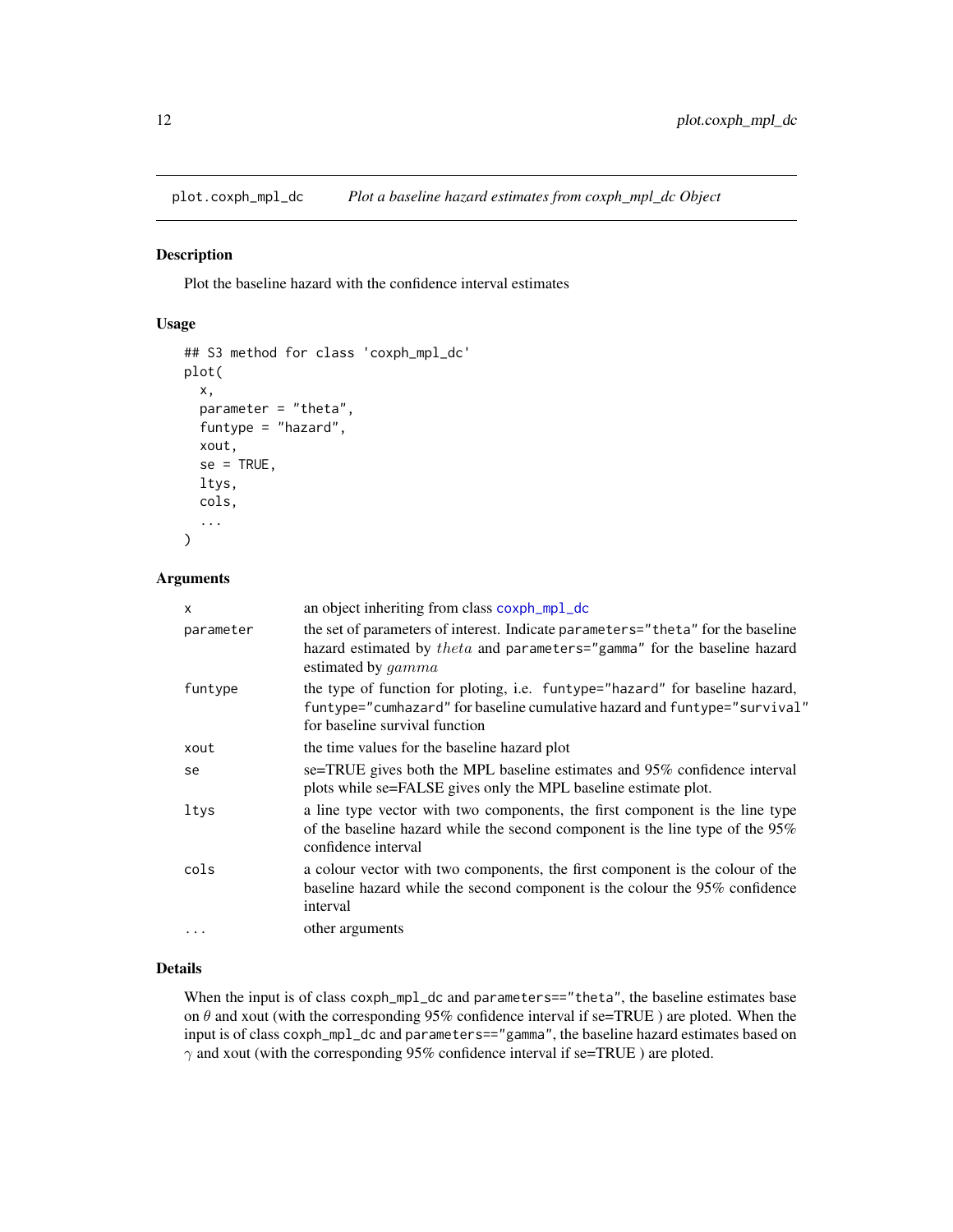<span id="page-12-0"></span>plot.coxph\_mpl\_dc 13

# Value

the baseline hazard plot

# Author(s)

Jing Xu, Jun Ma, Thomas Fung

# References

Brodaty H, Connors M, Xu J, Woodward M, Ames D. (2014). *"Predictors of institutionalization in dementia: a three year longitudinal study"*. Journal of Alzheimers Disease 40, 221-226.

Xu J, Ma J, Connors MH, Brodaty H. (2018). *"Proportional hazard model estimation under dependent censoring using copulas and penalized likelihood"*. Statistics in Medicine 37, 2238–2251.

# See Also

[coef.coxph\\_mpl\\_dc](#page-1-1), [coxph\\_mpl\\_dc.control](#page-8-1), [coxph\\_mpl\\_dc](#page-3-1)

```
##-- Copula types
copula3 <- 'frank'
##-- A real example
##-- One dataset from Prospective Research in Memory Clinics (PRIME) study
##-- Refer to article Brodaty et al (2014),
## the predictors of institutionalization of dementia patients over 3-year study period
data(PRIME)
surv<-as.matrix(PRIME[,1:3]) #time, event and dependent censoring indicators
```

```
cova<-as.matrix(PRIME[, -c(1:3)]) #covariates
colMeans(surv[,2:3]) #the proportions of event and dependent censoring
```

```
n<-dim(PRIME)[1];print(n)
p<-dim(PRIME)[2]-3;print(p)
names(PRIME)
```

```
##--MPL estimate Cox proportional hazard model for institutionalization under medium positive
##--dependent censoring
```

```
control <- coxph_mpl_dc.control(ordSp = 4,
                                binCount = 200, tie = 'Yes',
                                tau = 0.5, copula = copula3,
                                pent = 'penalty_mspl', smpart = 'REML',
                                penc = 'penalty_mspl', smparc = 'REML',
                                cat.smpar = 'No' )
coxMPLests_tau <- coxph_mpl_dc(surv=surv, cova=cova, control=control, )
plot(x = cosMPTests\_tau, parameter = "theta", funtype="hazard",
```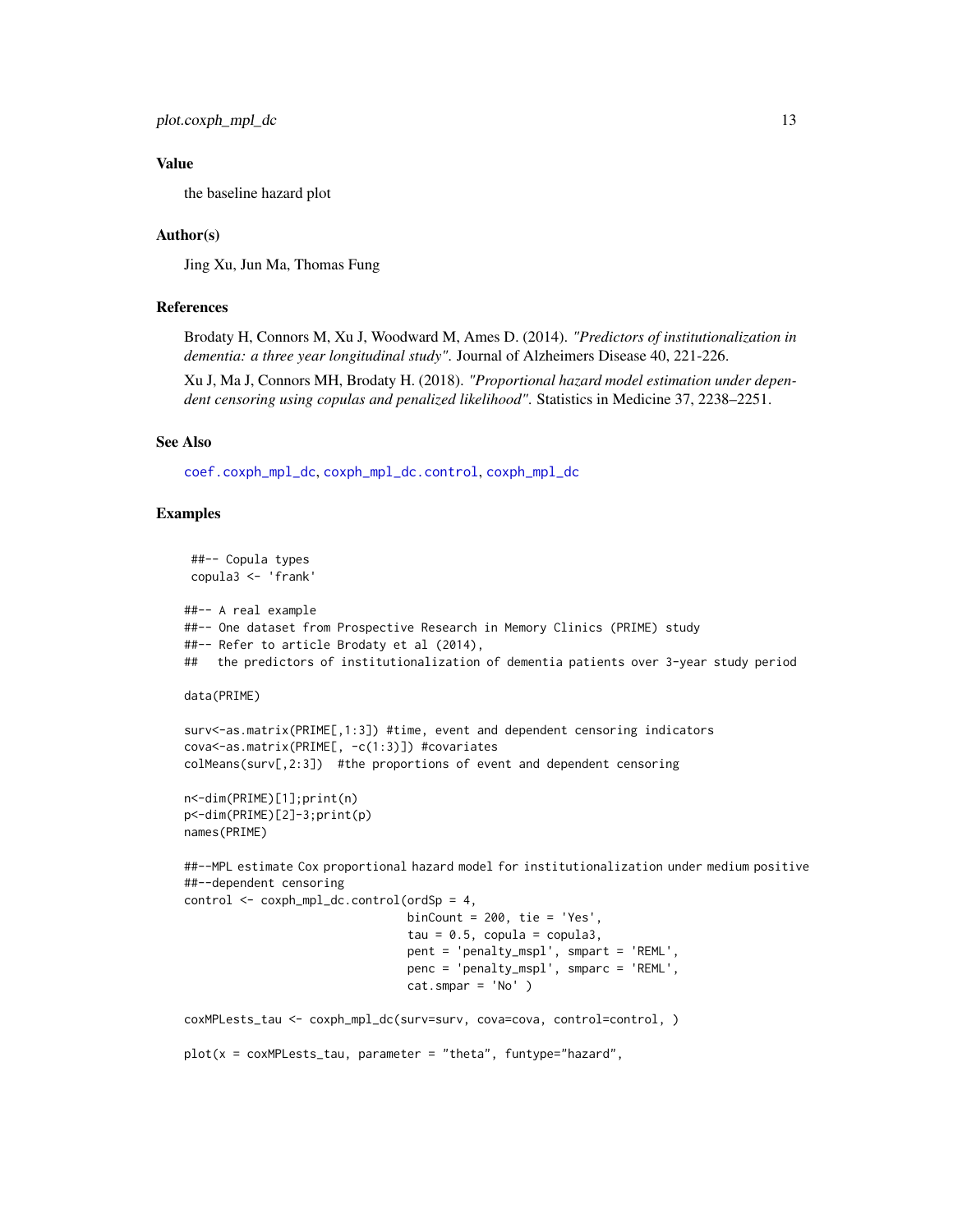```
xout = seq(0, 36, 0.01), se = TRUE,cols=c("blue", "red"), ltys=c(1, 2), type="l", lwd=1, cex=1, cex.axis=1, cex.lab=1,
     xlab="Time (Month)", ylab="Hazard",
     xlim=c(0, 36), ylim=c(0, 0.05)
     \lambdatitle("MPL Hazard", cex.main=1)
     legend( 'topleft',legend = c( expression(tau==0.5), "95% Confidence Interval"),
     col = c("blue", "red"),lty = c(1, 2),cex = 1plot(x = cosMPTests\_tau, parameter = "theta", funtype="cumhazard",xout = seq(0, 36, 0.01), se = TRUE,cols=c("blue", "red"), ltys=c(1, 2),
    type="l", lwd=1, cex=1, cex.axis=1, cex.lab=1,
    xlab="Time (Month)", ylab="Hazard",
    xlim=c(0, 36), ylim=c(0, 1.2)
)
title("MPL Cumulative Hazard", cex.main=1)
legend( 'topleft',
       legend = c( expression(tau==0.5), "95% Confidence Interval"),
       col = c("blue", "red"),lty = c(1, 2),cex = 1\mathcal{L}plot(x = cosMPTests\_tau, parameter = "theta", funtype="survival",xout = seq(0, 36, 0.01), se = TRUE,cols=c("blue", "red"), ltys=c(1, 2),
    type="l", lwd=1, cex=1, cex.axis=1, cex.lab=1,
    xlab="Time (Month)", ylab="Hazard",
   xlim=c(0, 36), ylim=c(0, 1)
\lambdatitle("MPL Survival", cex.main=1)
legend( 'bottomleft',
       legend = c( expression(tau==0.5), "95% Confidence Interval"),
       col = c("blue", "red"),lty = c(1, 2),cex = 1)
```
PRIME *PRIME data set*

#### Description

This data set is from a longitudinal study called "Prospective Research in Memory Clinics" (PRIME), see Brodaty et al (2011), with a period of 3-year. The data set includes 583 dementia patients. The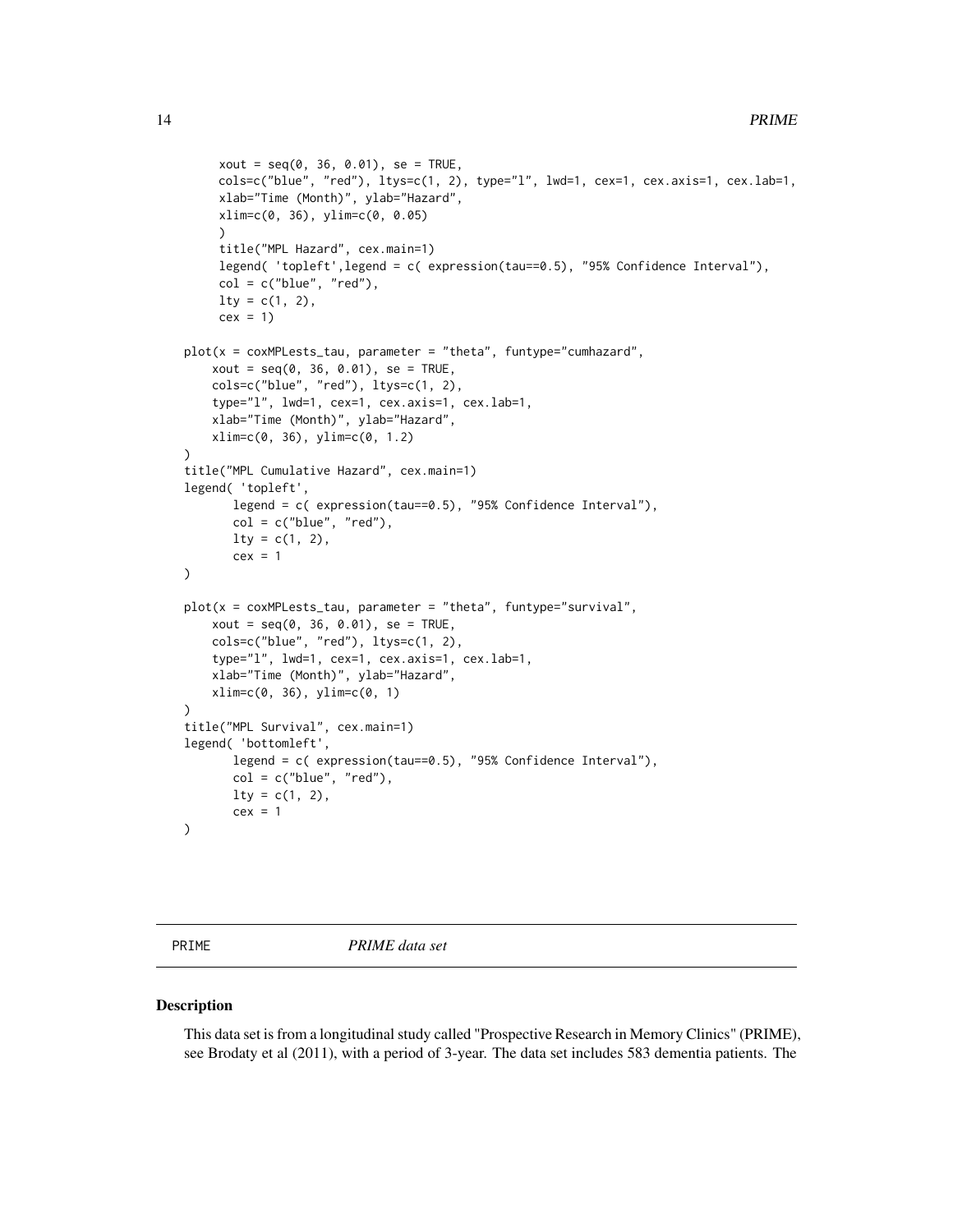#### $PRIME$  15

outcome is time to institutionalised. The predicators are age, sex, educational level, living status, dementia type, baseline cognitive ability (MMSE), baseline functional ability (SMAF), baseline neuropsychiatric symptoms (total NPI), baseline dementia severity (CDR), baseline caregiver burden (ZBI), medication types, change in cognitive ability at 3 months, change in functional ability at 3 months, and change in neuropsychiatric symptoms at 3 months. Note that this data set is complete and was analyzed by Brodaty et al (2014).

# Usage

data(PRIME)

## Format

A data frame with 583 observations on 18 variables.

Time observed time in term of months

Event event or institutionalisation, 1=Yes and 0=No

Depcen dependent right censoring or withdrawal, 1=Yes and 0=No

Age age at baseline, 1=80 years or above and 0=80 year below

Gender gender, 1=Female and 0=Male

HighEdu education level at baseline, 1=high school above and 0=high school or below

Alzheimer Alzheimer disease, 1=Yes and 0=No

CDR\_base dementia severity at baseline

MMSE\_base cognitive ability at baseline

**SMAF** base functional ability at baseline

ZBI\_base caregiver burden at baseline

NPI\_base neuropsychiatric symptoms at baseline

Benzon benzodiazepines taking, 1=Yes and 0=No

Antiphsy anti-psychotics taking, 1=Yes and 0=No

LivingAlone living alone, 1=Yes and 0=No

MMSE\_change\_3m cognitive ability change at 3-month from baseline

SMAF\_change\_3m functional ability change at 3-month from baseline

NPI\_change\_3m neuropsychiatric symptoms change at 3-month from baseline

# References

Brodaty H, Woodward M, Boundy K, Ames D, Balshaw R. (2011). *"Patients in Australian memory clinics: baseline characteristics and predictors of decline at six months"*. Int Psychogeriatr 23, 1086-1096.

Brodaty H, Connors M, Xu J, Woodward M, Ames D. (2014). *"Predictors of institutionalization in dementia: a three year longitudinal study"*. Journal of Alzheimers Disease 40, 221-226.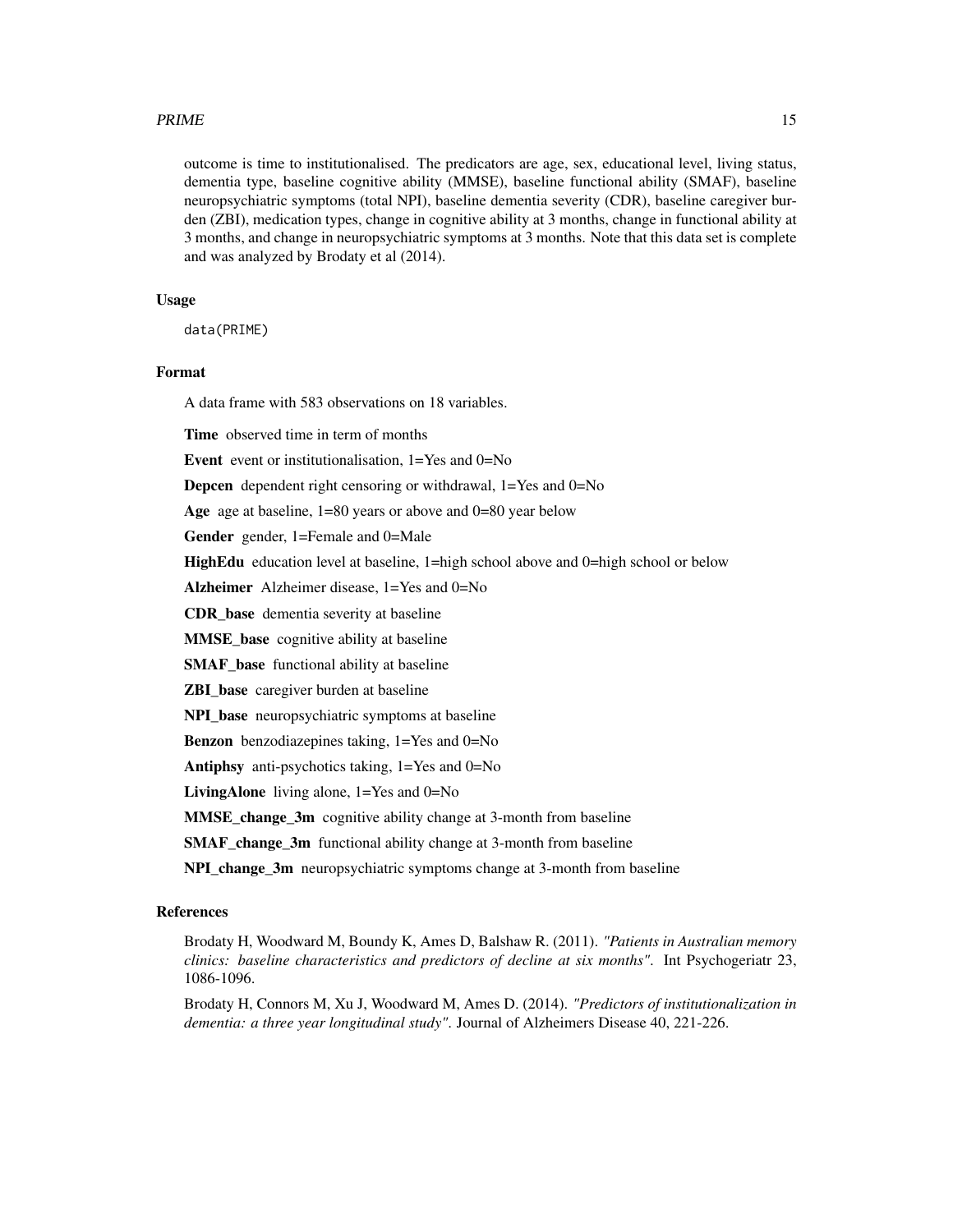<span id="page-15-0"></span>

#### Description

Generate a sample of time to event dataset with, dependent right censoring based on one of the Archimedean copulas the given Kendall's tau, sample size n and covariates matrix Z.

# Usage

surv\_data\_dc(n, a, Z, lambda, betas, phis, cons7, cons9, tau, copula, distr.ev, distr.ce)

# Arguments

| n        | the sample size, or the number of the subjects in a sample.                                                                                                |
|----------|------------------------------------------------------------------------------------------------------------------------------------------------------------|
| a        | the shape parameter of baseline hazard for the event time $T$ .                                                                                            |
| Ζ        | the covariate matrix with dimension of $n$ by $p$ , where $p$ is the number of covari-<br>ates.                                                            |
| lambda   | the scale parameter of baseline hazard for event time $T$ .                                                                                                |
| betas    | the regression coefficient vector of proportional hazard model for the event time<br>T with dimenion of $p$ by 1.                                          |
| phis     | the regression coefficient vector of proportional hazard model for dependent<br>censoring time $C$ with dimenion of $p$ by 1.                              |
| cons7    | the parameter of baseline hazard for the dependent censoring time $C$ if assuming<br>an exponential distribution.                                          |
| cons9    | the upper limit parameter of uniform distribution for the independent censoring<br>time $A$ , i.e. $A \sim U(0, \text{cons}9)$ .                           |
| tau      | the Kendall's correlation coefficient between $T$ and $C$ .                                                                                                |
| copula   | the Archemedean copula that captures the dependence between $T$ and $C$ , a char-<br>acteristic value, i.e. 'independent', 'clayton', 'gumbel' or 'frank'. |
| distr.ev | the distribution of the event time, a characteristic value, i.e. 'weibull' or 'log<br>logit'.                                                              |
| distr.ce | the distribution of the dependent censoring time, a characteristic value, i.e. 'ex-<br>ponential' or 'weibull'.                                            |

# Details

surv\_data\_dc allows to generate a survival dataset under dependent right censoring, at sample size n, based on one of the Archimedean copula, Kendall's tau, and covariates matrix Z with dimension of n by p. For example, at  $p=2$ , we have  $Z=cbind(Z1, Z2)$ , where  $Z1$  is treatment generated by distribution of bernoulli(0.5), i.e. 1 represents treatment group and 0 represents control group; Z2 is the age generated by distribution of U(-10, 10).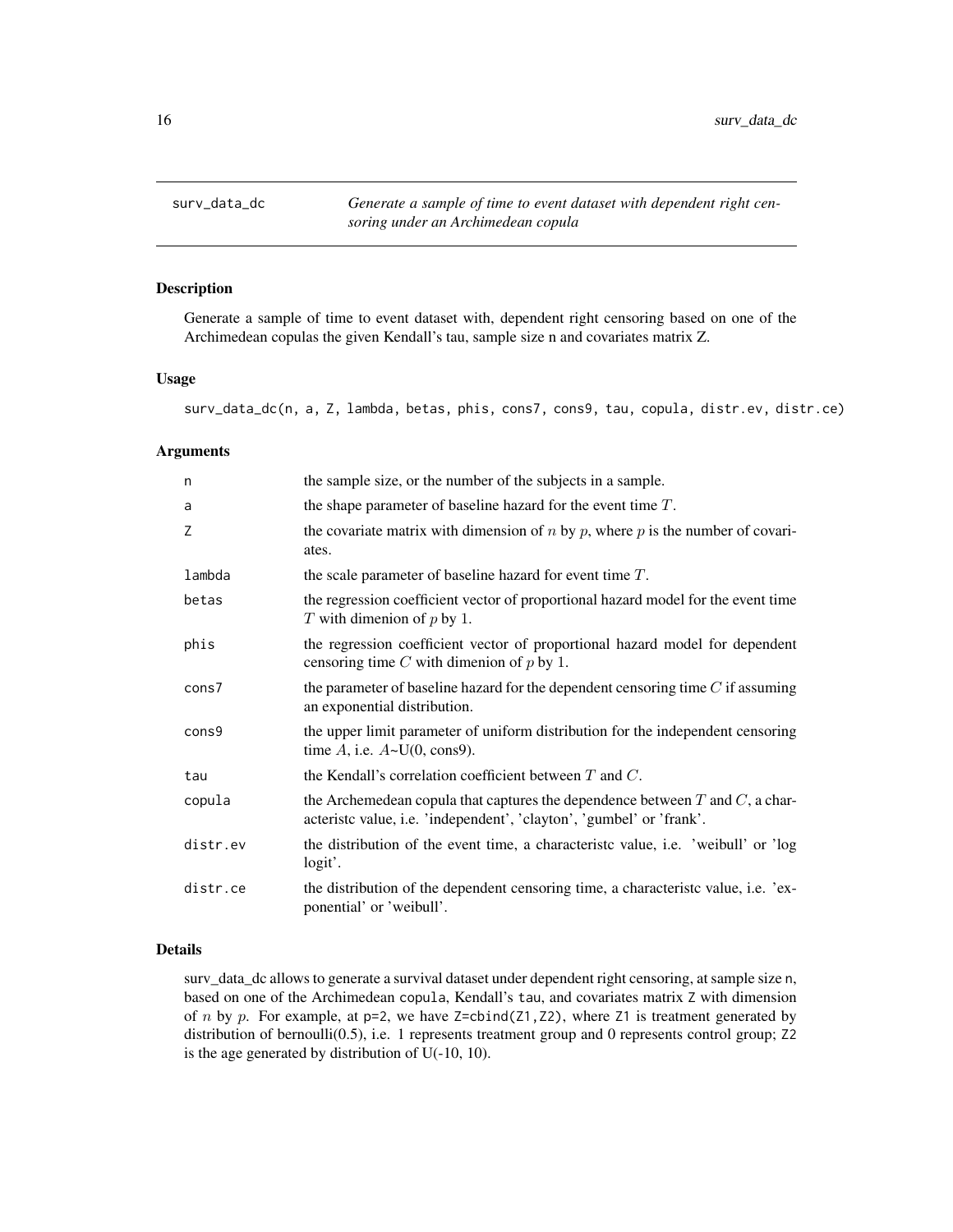<span id="page-16-0"></span>surv\_data\_dc 17

The generated dataset includes three varaibles, which are  $X_i$ ,  $\delta_i$  and  $\eta_i$ , i.e.  $X_i = min(T_i, C_i, A_i)$ ,  $\delta_i = I(X_i = T_i)$  and  $\eta_i = I(X_i = C_i)$ , for  $i = 1, ..., n$ . 'T' represents the event time, whose hazard function is

$$
h_T(x) = h_{0T}(x) exp(Z^{\top}\beta)
$$

, where the baseline hazard can take weibull form, i.e.  $h_{0T}(x) = ax^{a-1}/\lambda^a$ , or log logistic form, i.e.

$$
h_{0T}(x) = \frac{\frac{1}{a \exp(\lambda)} \left(\frac{x}{\exp(\lambda)}\right)^{1/a - 1}}{1 + \left(\frac{x}{\exp(\lambda)}\right)^{1/a}}
$$

. 'C' represents the dependent censoring time, whose hazard function is  $h_C(x) = h_{0C}(x) exp(Z^{\top} \phi)$ , where the baseline hazard can take exponential form, i.e.  $h_{0C}(x) = \cos 7$ , or weibull form, i.e.  $h_{0C}(x) = ax^{a-1}/\lambda^a$ . A' represents the administrative or independent censoring time, where  $A \sim U(0, \text{cons}9)$ .

# Value

A sample of time to event dataset under dependent right censoring, which includes observed time X, event indicator  $\delta$  and dependent censoring indicator  $\eta$ .

#### Author(s)

Jing Xu, Jun Ma, Thomas Fung

#### References

Xu J, Ma J, Connors MH, Brodaty H. (2018). *"Proportional hazard model estimation under dependent censoring using copulas and penalized likelihood"*. Statistics in Medicine 37, 2238–2251.

#### See Also

[coxph\\_mpl\\_dc](#page-3-1)

##-- Copula types

```
copula3 <- 'frank'
##-- Marginal distribution for T, C, and A
a < -2lambda <- 2
cons7 < -0.2cons9 <- 10
tau <-0.8betas <-c(-0.5, 0.1)phis \leq c(0.3, 0.2)distr.ev <- 'weibull'
distr.ce <- 'exponential'
##-- Sample size
n < - 200
```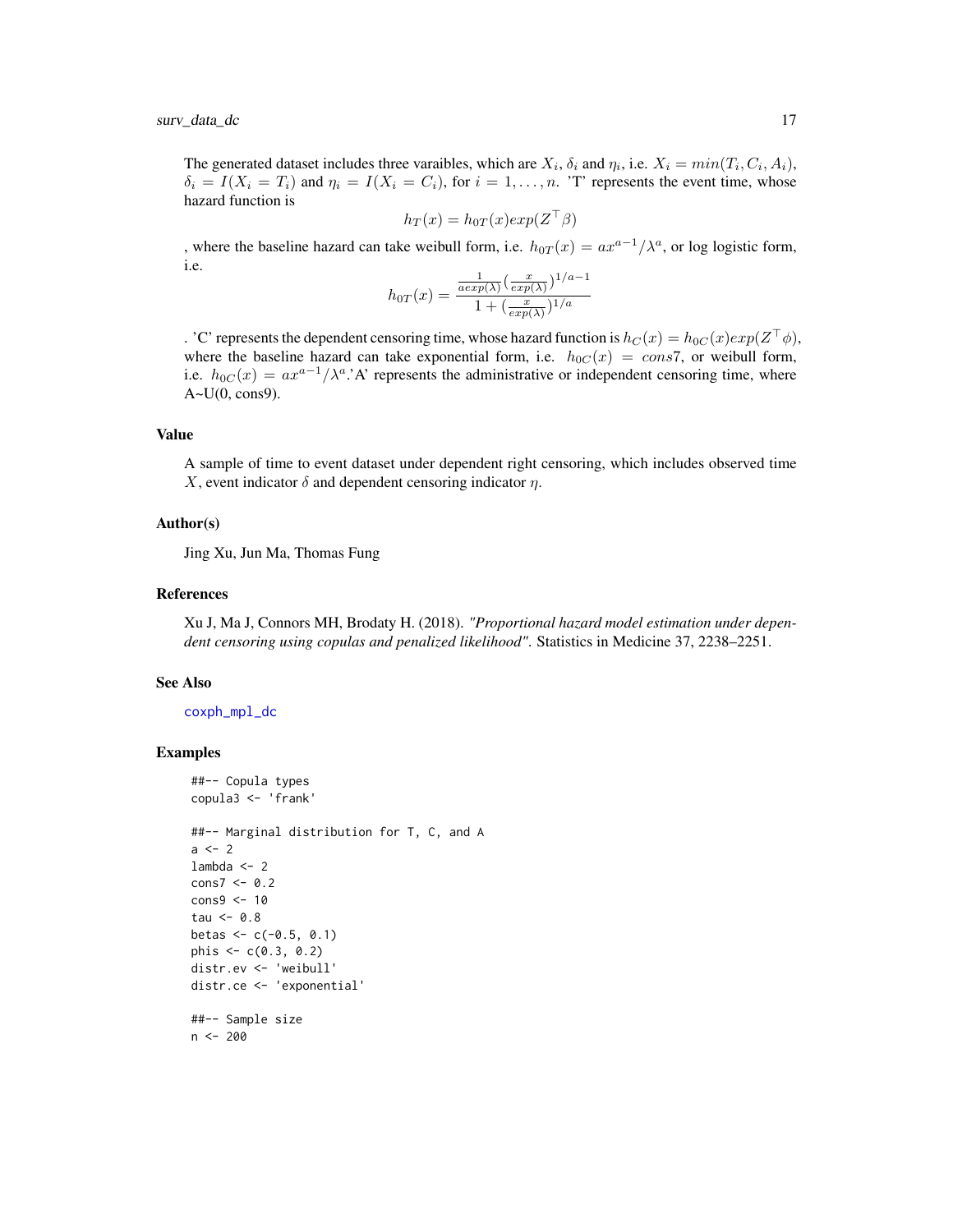```
##-- One sample Monte Carlo dataset
cova <- cbind(rbinom(n, 1, 0.5), runif(n, min=-10, max=10))
surv <- surv_data_dc(n, a, cova, lambda, betas, phis, cons7, cons9,
                   tau, copula3, distr.ev, distr.ce)
n <- nrow(cova)
p <- ncol(cova)
##-- event and dependent censoring proportions
colSums(surv)[c(2,3)]/n
X <- surv[,1] # Observed time
del<-surv[,2] # failure status
eta<-surv[,3] # dependent censoring status
```